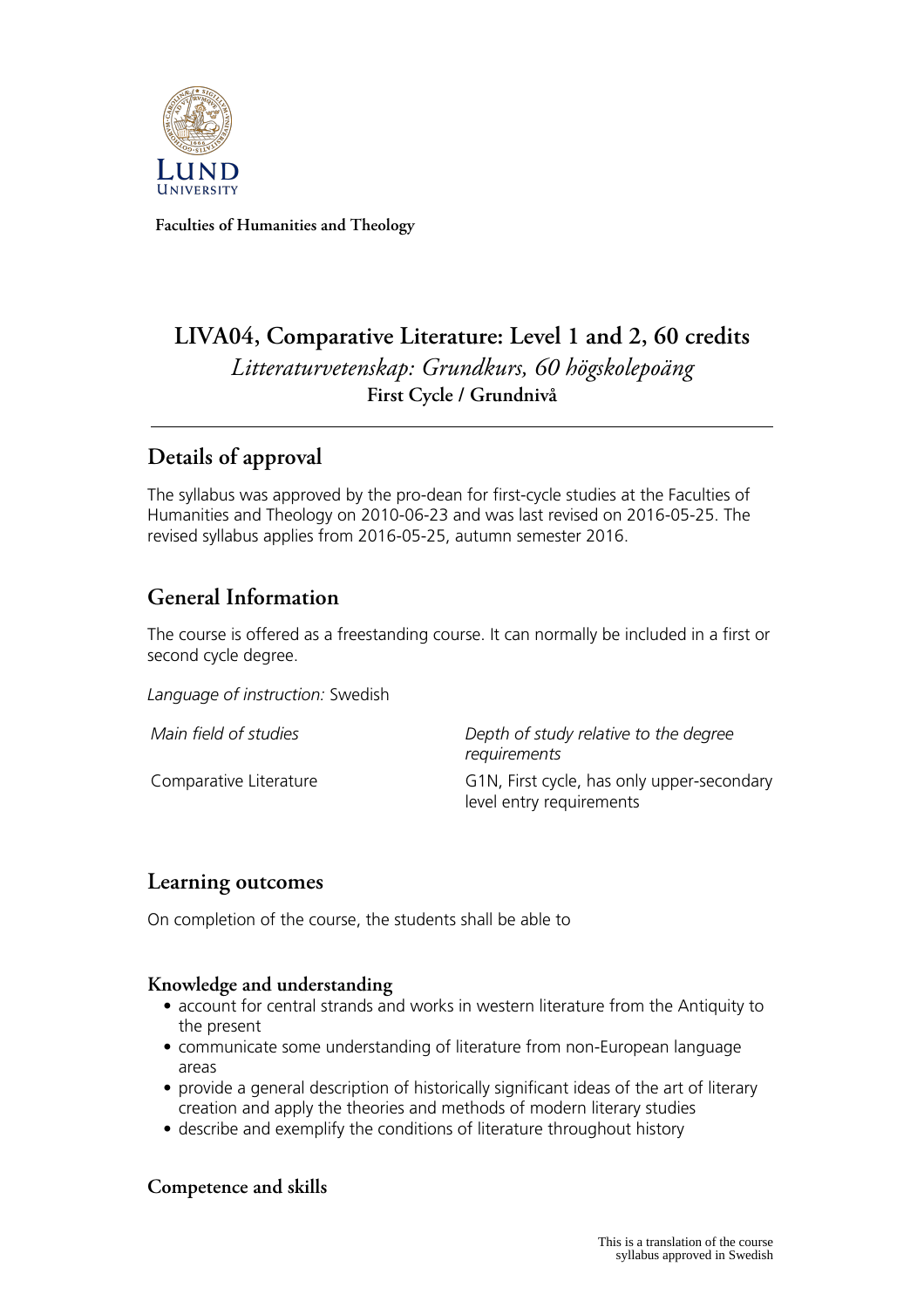- analyse and interpret literary texts and their functions in the shifting historical contexts of aesthetics, genre, class, gender and ideology
- use basic terms and concepts to discuss, write and make oral presentations about literature in different situations
- identify, formulate and execute independent assignments in which issues of literary studies are addressed with a basic scholarly approach to sources and literature within predetermined time frames

#### **Judgement and approach**

- relate the values of literature and literary studies to general societal and scholarly approaches
- judge and evaluate interpretations of different literary works
- identify their own need of further knowledge and professional development

### **Course content**

The course provides students with basic knowledge and skills with regard to literature and its history, interpretative traditions, critical perspectives and social conditions. Furthermore, students are provided with a basic ability to communicate knowledge and experiences about literature in different practical contexts.

The course consists of the following modules:

1. Fundamentals of Literary Study The Analysis of Narrative, Poetry and Drama, 7.5 credits

2. From Antiquity to the Renaissance. Survey of Literary History, 7.5 credits

3. From the Seventeenth Century to Romanticism Survey of Literary History, 7.5 credits

- 4. The Author, the Public Sphere and Society, 7.5 credits
- 5. Theoretical Perspectives on Contemporary Literature,, 7.5 credits
- 6. From Realism to Symbolism. Survey of Literary History, 7.5 credits
- 7. From Modernism. Survey of Literary History, 7.5 credits
- 8. Paper. Written specialisation, 7.5 credits

## **Course design**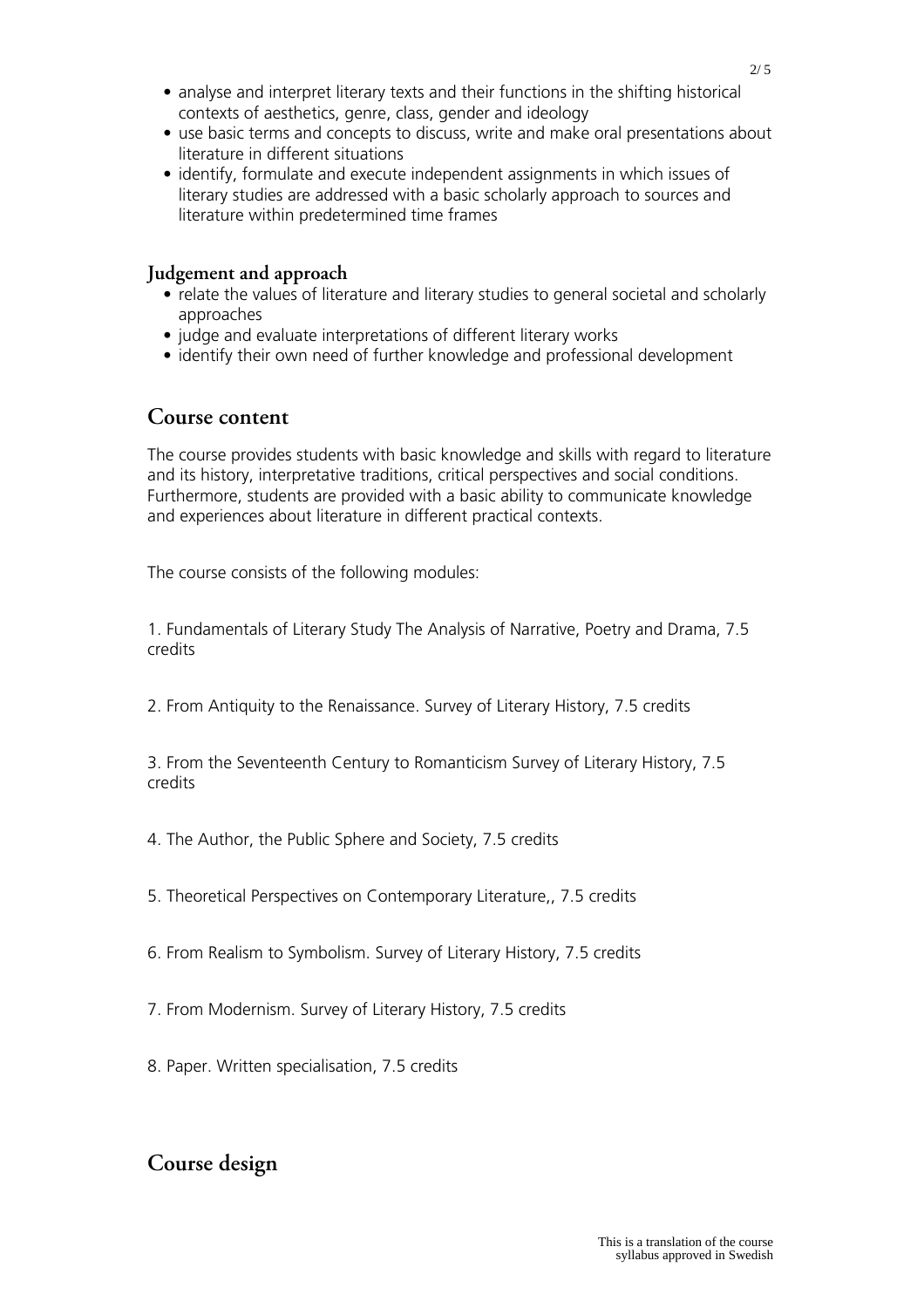The teaching consists of lectures, exercises, discussion seminars and supervision. Compulsory assessed seminars are included in the following modules:

| Module | Number of seminars |
|--------|--------------------|
|        |                    |
|        |                    |
| 15     |                    |
| 18     |                    |

### **Assessment**

The assessment is based on oral or written invigilated or take-home exams at the end of the course and continuous oral or written assessment within the scope of the teaching i.e. through home assignments, papers and seminars.

The examiner may deviate from the regular form of examination if the student has been granted an alternative form of examination by the Disability Support Services, and if it complies with the learning outcomes of the course.

The examiner may deviate from the regular form of examination if it cannot be implemented during a re-examination, and if it complies with the learning outcomes of the course.

*Subcourses that are part of this course can be found in an appendix at the end of this document.*

## **Grades**

Marking scale: Fail, Pass, Pass with distinction.

For a grade of Pass on the whole course, the student must have been awarded this grade on all modules. For a grade of Pass with Distinction, the student must have awarded this grade on at least 30 of the 60 credits of the course and a grade of Pass on the remaining credits.

## **Entry requirements**

General requirements and studies equivalent of the courses History 1b or 1a1+1a2 and Social Studies 1b or 1a1+1a2 from Swedish Upper Secondary School.

## **Further information**

- 1. This course replaces LIVA11 + LIVA21 and LIVA12 + LIVA22. It also replaces LIVA01.
- 2. The credits allocated for course content that in whole or in part is commensurate with another course can only be credited once for a degree. For further details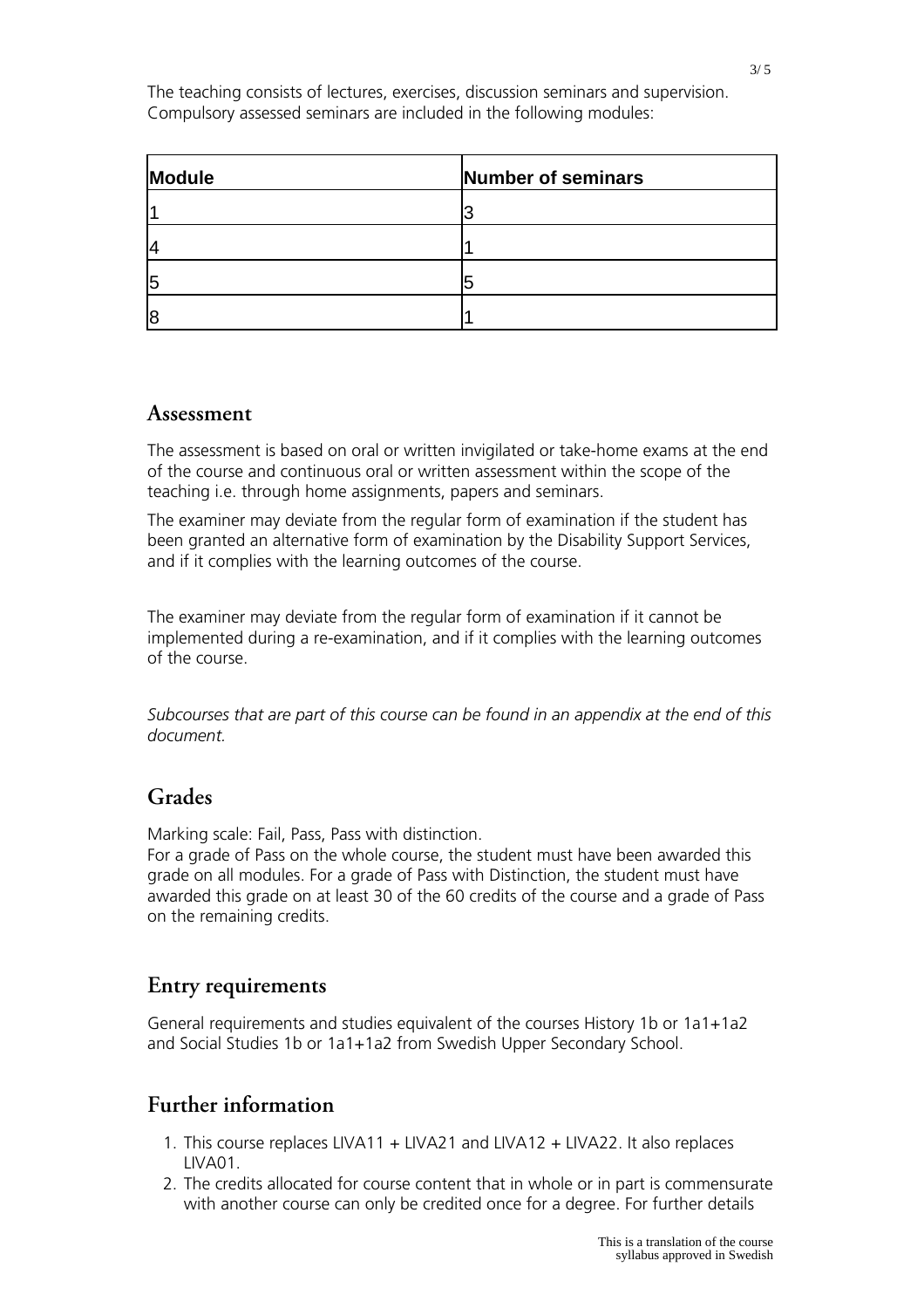see the current registration information and other relevant documentation.

- 3. Module titles in Swedish:
	- 1. Litteraturvetenskapens grunder: Att analysera litterära texter
	- 2. Från antiken till renässansen Litteraturhistorisk översiktskurs
	- 3. Från barocken till romantiken: Litteraturhistorisk översiktskurs
	- 4. Litteraturvetenskapens grunder: Litteraturens villkor idag
	- 5. Teoretiska perspektiv på samtida litteratur
	- 6. Från realismen till symbolismen: Litteraturhistorisk översiktskurs
	- 7. Från modernismen: Litteraturhistorisk översiktskurs
	- 8. Uppsats: Skriftlig fördjupningskurs